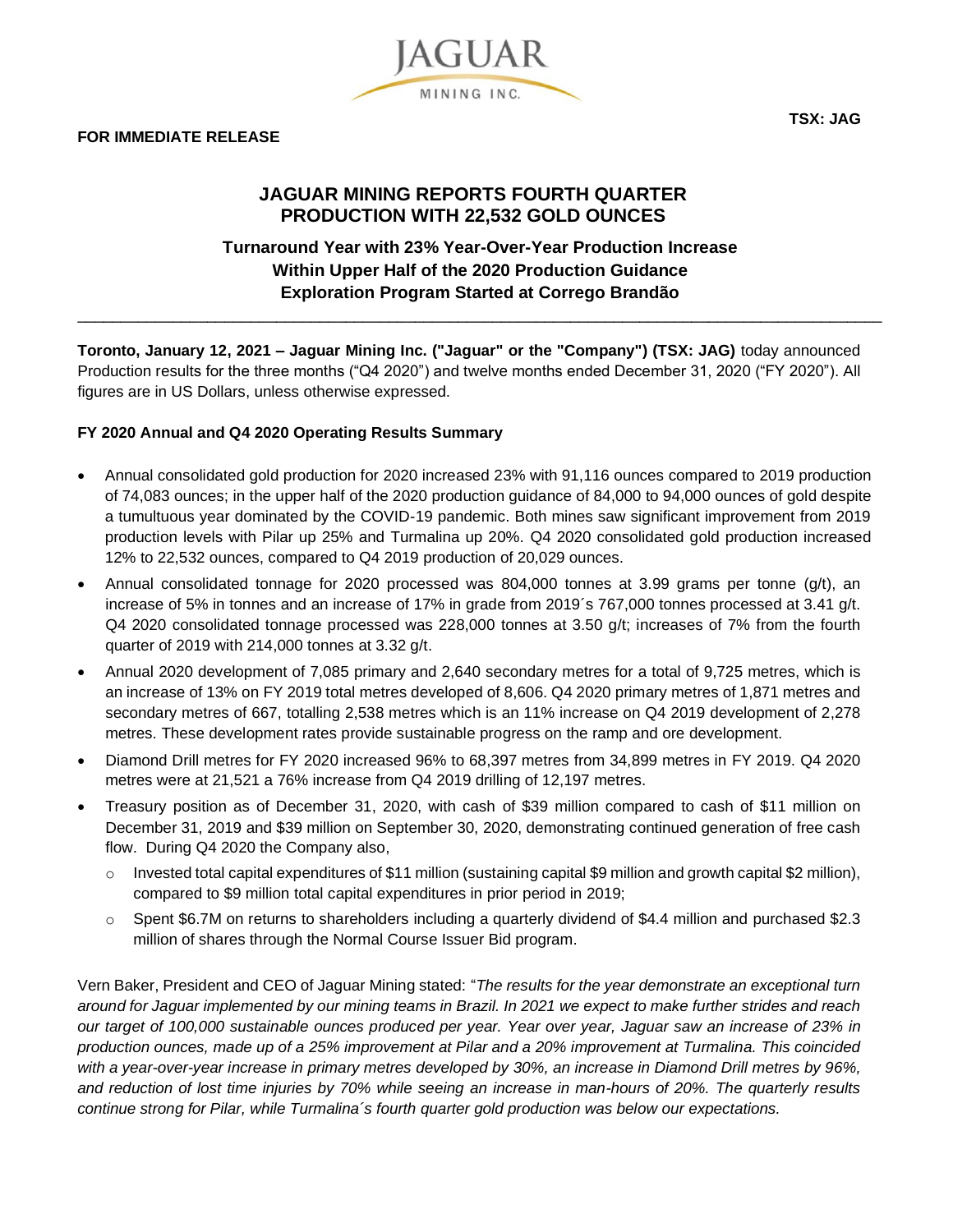*The Pilar Mine continued showing consistent performance with a quarterly production of 12,352 ounces which led to an annual production of 51,049 gold ounces. The primary development performance at Pilar was also strong with 837 metres completed for an annual total of 2,675 primary development metres showing a 25% increase over 2019. Diamond drilling at Pilar also increased for the quarter and the year with 10,316 metres in the quarter for an annual total of 29,840 metres an 108% increase over 2019. Additional investment in the future continued with projects at both the plant and mine designed to strengthen infrastructure in Q4.* 

*The Turmalina Mine produced 10,180 gold ounces in Q4 for an annual total of 40,067 ounces for the year an increase of 20% over 2019. Turmalina´s primary development was 1,034 metres for the quarter and reached 4,410 metres for the year, an increase of 34% year-over-year. Diamond drilling within the mine was 11,205 metres for the quarter leading to an annual total of 38,557 for an 88% increase over 2019. A number of projects to strengthen the mine and plant infrastructure were initiated in the fourth quarter.*

*Turmalina production was negatively impacted by COVID-19 Cases in both Q3 and Q4. The highest December rainfall in 9 years also impacted production due to grid power outages; and underground water pumping stoppages to control surface pond levels. Discussions with the power provider are ongoing to strengthen the mine´s access to consistent power. Turmalina has developed the working areas to sustain production at 50,000 ounces per year. Turmalina has also modified the mine design in Orebody C to reduce waste development; modified the mine plan in Orebody A to increase use of cemented paste backfill to improve stope sequencing and reliability; and increased the percentage of Orebody C production which is closer to surface. These changes provide the pathway to consistent production of 50,000 ounces per year.* 

*Vern added, "Our exploration programs are moving ahead with the increased diamond drill metres in the undergrounds continuing to expand known mineralized areas. Exploration efforts have been growing through the year but have been hampered by the slow returns of assays from the outside laboratories. Samples from the Faina deposit are currently going through an extensive metallurgical program to help us develop our next steps on this deposit which is within 1 kilometres of our Turmalina workings. Work on the Zona Basal property continues with both oxide and sulphide intercepts being evaluated. We are pleased that the drilling of the Corrego Brandão (CB) exploration project was initiated in December. We believe that CB is an outstanding target and are excited about getting drilling started. We expect to be putting out exploration releases as assay results are received."*

## **2021 Production Guidance**

Our guidance for production performance for FY 2021 is 95,000-105,000 ounces. We expect the All-in-Sustaining-Costs for 2021 to be within the range of \$975 to \$1,125 per ounce, utilizing a foreign exchange rate of R\$5.2 for the Brazilian Real versus the US dollar.

#### **Cash Position and Use of Funds**

- Treasury position as of December 31, 2020, with cash of \$39 million compared to cash of \$39 million on September 30, 2020, and \$11M cash on December 31, 2019, demonstrating an year of continued generation of free cash flow.
- The Company also invested total capital expenditures of \$11 million (sustaining capital of \$9M and growth capital of \$2M, approximately) being the highest total capital spend in a quarter in the past 7 years.
	- o In FY 2021, total capital (sustaining and growth) expenditures of \$11-13 million per quarter are expected to continue, with new projects including Pilar's new ventilation system, expenditures on the Caeté filter press, dry stack tailings project at Turmalina to extend life of the tailings, purchase of new mining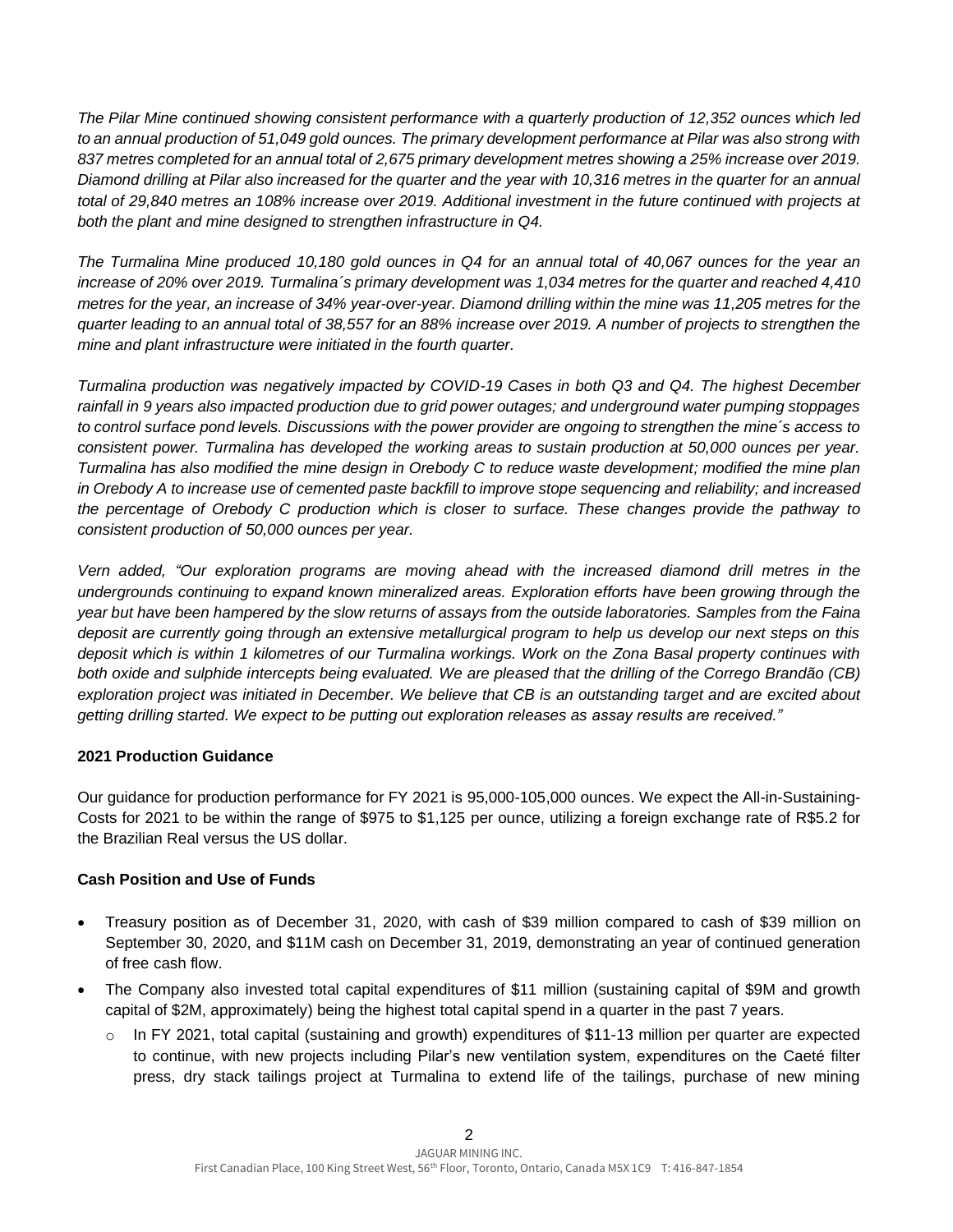equipment, purchase of new diamond drill rigs to advance exploration activities, and capitalization of diamond drilling converting resources to reserves.

- During the quarter, the Company also spent \$7 million on financing activities including:
	- $\circ$  A quarterly dividend of \$4.4 million,
	- o Purchase of \$2.3 million of shares through the Normal Course Issuer Bid program, and
	- o Debt and interest payments of \$0.3 million.

### **Q4 2020 Detailed Operating Results**

| <b>Quarterly Summary</b>            | Q4 2020   |              |              | Q4 2019          |              |         |
|-------------------------------------|-----------|--------------|--------------|------------------|--------------|---------|
|                                     | Turmalina | <b>Pilar</b> | <b>Total</b> | <b>Turmalina</b> | <b>Pilar</b> | Total   |
| Tonnes milled (t)                   | 111,000   | 117,000      | 228,000      | 99,000           | 115,000      | 214,000 |
| Average head grade (g/t)            | 3.27      | 3.73         | 3.50         | 3.44             | 3.21         | 3.32    |
| Recovery %                          | 87.4%     | 87.8%        | 87.6%        | 89.2%            | 86.7%        | 87.9%   |
| <b>Gold ounces</b>                  |           |              |              |                  |              |         |
| Produced (oz)                       | 10.180    | 12.352       | 22,532       | 9.773            | 10,256       | 20,029  |
| Sold (oz)                           | 10,059    | 13.248       | 23,306       | 10,063           | 10,997       | 21,060  |
| <b>Development</b>                  |           |              |              |                  |              |         |
| Primary (m)                         | 1.034     | 837          | 1,871        | 936              | 517          | 1,453   |
| Secondary (m)                       | 295       | 372          | 667          | 455              | 370          | 825     |
| Definition, infill, and exploration |           |              |              |                  |              |         |
| drilling (m)                        | 11,205    | 10,316       | 21,521       | 7,193            | 5,004        | 12,197  |

## **FY 2020 Detailed Operating Results**

| <b>Quarterly Summary</b>            | FY 2020          |              |              | FY 2019          |              |              |
|-------------------------------------|------------------|--------------|--------------|------------------|--------------|--------------|
|                                     | <b>Turmalina</b> | <b>Pilar</b> | <b>Total</b> | <b>Turmalina</b> | <b>Pilar</b> | <b>Total</b> |
| Tonnes milled (t)                   | 370,000          | 434,000      | 804,000      | 334.000          | 433,000      | 767,000      |
| Average head grade (g/t)            | 3.78             | 4.16         | 3.99         | 3.46             | 3.37         | 3.41         |
| Recovery %                          | 88.9%            | 87.9%        | 88.3%        | 89.7%            | 86.7%        | 88.0%        |
| <b>Gold ounces</b>                  |                  |              |              |                  |              |              |
| Produced (oz)                       | 40,067           | 51,049       | 91,116       | 33.401           | 40,682       | 74,083       |
| Sold (oz)                           | 40.210           | 51,642       | 91,852       | 33,467           | 40.429       | 73,896       |
| <b>Development</b>                  |                  |              |              |                  |              |              |
| Primary (m)                         | 4.410            | 2.675        | 7,085        | 3.293            | 2.147        | 5,440        |
| Secondary (m)                       | 1,245            | 1,396        | 2,640        | 1,542            | 1,624        | 3,166        |
| Definition, infill, and exploration |                  |              |              |                  |              |              |
| drilling (m)                        | 38,557           | 29,840       | 68,397       | 20,535           | 14.364       | 34,899       |

## **Qualified Persons**

Scientific and technical information contained in this press release has been reviewed and approved by Jonathan Victor Hill, BSc (Hons) (Economic Geology - UCT), FAUSIMM, Senior Expert Advisor Geology and Exploration to the Jaguar Mining Management Committee, who is also an employee of Jaguar Mining Inc., and is a "qualified person" as defined by National Instrument 43-101 – Standards of Disclosure for Mineral Projects ("NI 43-101").

#### **The Iron Quadrangle**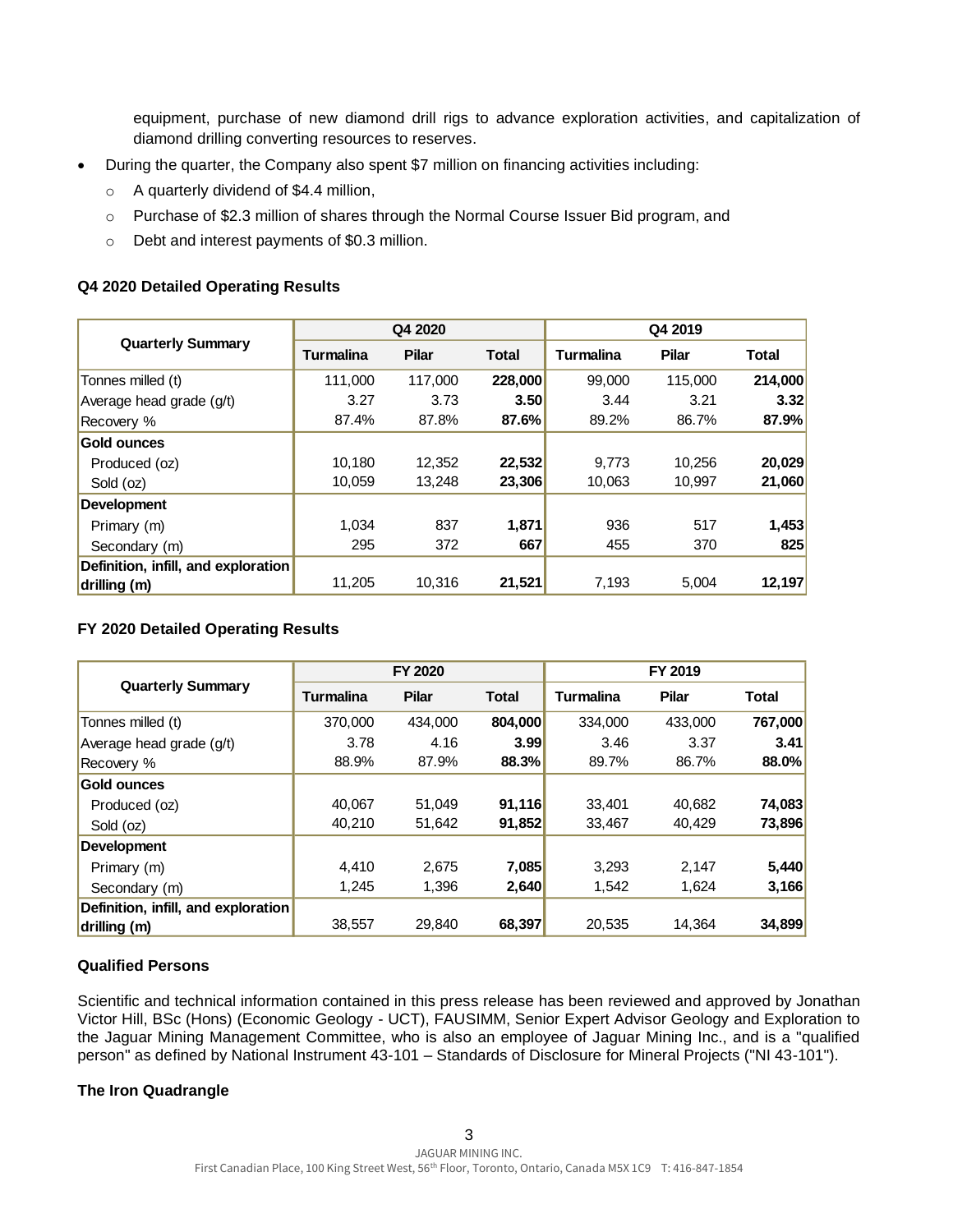The Iron Quadrangle has been an area of mineral exploration dating back to the 17th century. The discovery in 1699–1701 of gold contaminated with iron and platinum-group metals in the southeastern corner of the Iron Quadrangle gave rise to the name of the town Ouro Preto (Black Gold). The Iron Quadrangle contains world-class multi-million-ounce gold deposits such as Morro Velho, Cuiabá, and São Bento. Jaguar holds a prospective land position in the Iron Quadrangle of over 35,000 hectares plus over 27,000 hectares under JV with IAMGOLD.

#### **About Jaguar Mining Inc.**

Jaguar Mining Inc. is a Canadian-listed junior gold mining, development, and exploration company operating in Brazil with two gold mining complexes and a large land package with significant upside exploration potential from mineral claims covering an area of approximately 102,000 hectares. The Company's principal operating assets are located in the Iron Quadrangle, a prolific greenstone belt in the state of Minas Gerais and include the Turmalina Gold Mine Complex and Caeté Mining Complex (Pilar Mine and Caeté Plant). The Company also owns the Paciência Gold Mine Complex, which has been on care and maintenance since 2012. The Roça Grande Mine has been on care and maintenance since April 2018. Additional information is available on the Company's website at [www.jaguarmining.com.](https://jaguarmining.com/)

#### **For further information please contact:**

Vernon Baker Chief Executive Officer Jaguar Mining Inc. vernon.baker@jaguarmining.com 416-847-1854

Hashim Ahmed Chief Financial Officer Jaguar Mining Inc. hashim.ahmed@jaguarmining.com 416-847-1854

#### **Forward-Looking Statements**

*Certain statements in this news release constitute "forward-looking information" within the meaning of applicable Canadian securities legislation. Forward-looking statements and information are provided for the purpose of providing information about management's expectations and plans relating to the future. All of the forward-looking information made in this news release is qualified by the cautionary statements below and those made in our other filings with the securities regulators in Canada. Forward-looking information contained in forward-looking statements can be identified by the use of words such as "are expected," "is forecast," "is targeted," "approximately," "plans," "anticipates," "projects," "anticipates," "continue," "estimate," "believe" or variations of such words and phrases or statements that certain actions, events or results "may," "could," "would," "might," or "will" be taken, occur or be achieved. All statements, other than statements of historical fact, may be considered to be or include forward-looking information. This news release contains forward-looking information regarding, among other things, expected sales, production statistics, ore grades, tonnes milled, recovery rates, cash operating costs, definition/delineation drilling, the timing and amount of estimated future production, costs of production, capital expenditures, costs and timing of the development of projects and new deposits, success of exploration, development and mining activities, currency fluctuations, capital requirements, project studies, mine life extensions, restarting suspended or disrupted operations, continuous improvement initiatives, and resolution of pending litigation. The Company has made numerous assumptions with respect to forward-looking information contained herein, including, among other things, assumptions about the estimated timeline for the development of its mineral properties; the supply and demand for, and the level and volatility of the price of, gold; the accuracy of reserve and resource estimates and the assumptions on which the reserve and resource estimates are based; the receipt of necessary permits; market competition; ongoing relations with employees and impacted communities; political and legal developments in any jurisdiction in which the Company operates being consistent with its current expectations including, without limitation, the impact of any potential power rationing, tailings facility regulation, exploration and mine operating licenses and permits being obtained and renewed and/or there being adverse amendments to mining or other laws in Brazil and any changes to general business and economic conditions. Forward-looking information involves a number of known and unknown risks and uncertainties, including among others: the risk of Jaguar not meeting the forecast plans regarding its operations and financial performance; uncertainties with respect to the price of gold, labour disruptions, mechanical failures, increase in costs, environmental compliance and change in environmental legislation and regulation, weather delays and increased costs or*